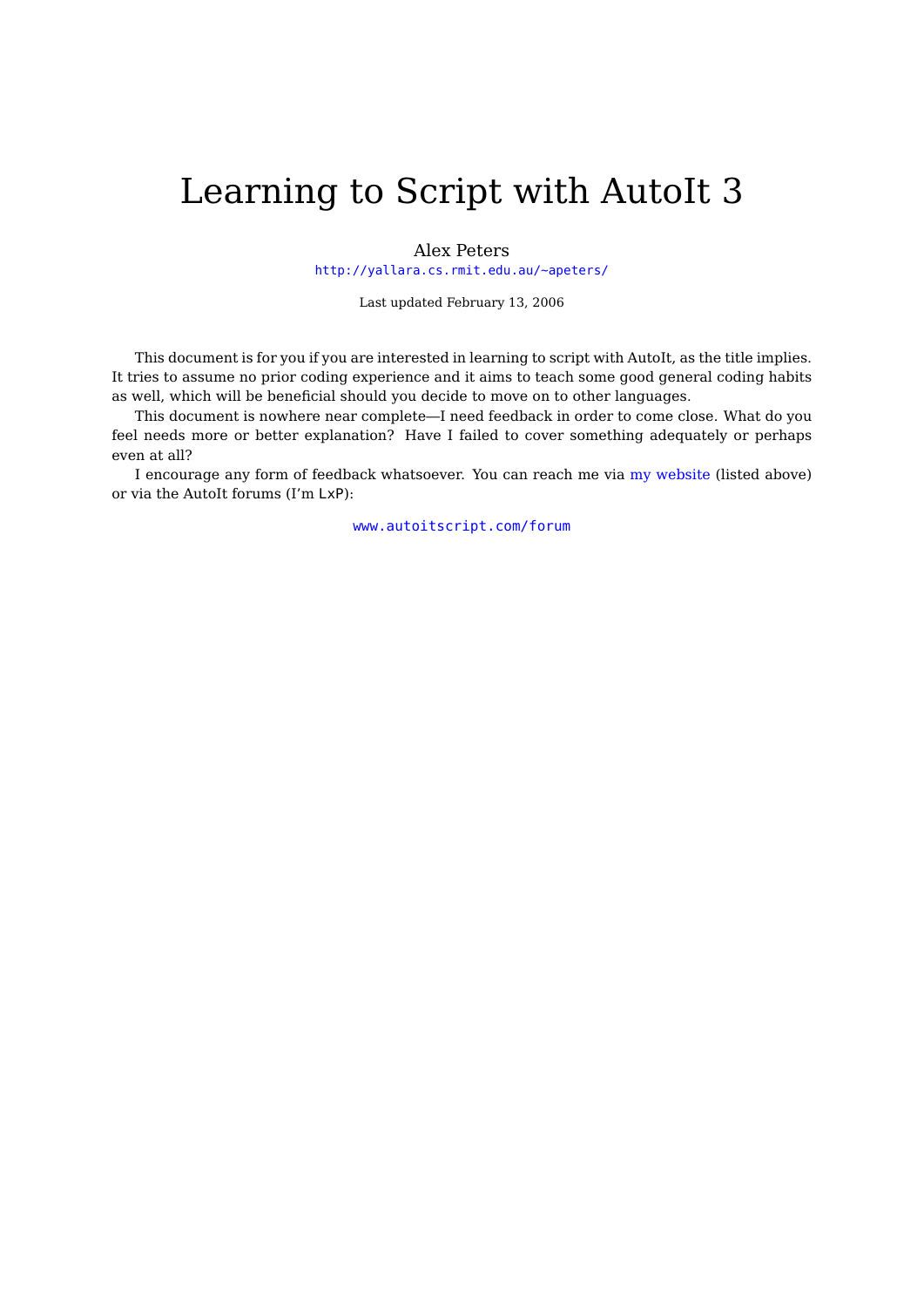# **Contents**

|    |                                                    | 3              |
|----|----------------------------------------------------|----------------|
|    | 1 What you must do before proceeding               | 4<br>4         |
|    |                                                    | $\overline{4}$ |
|    |                                                    | $\overline{4}$ |
|    |                                                    | $\overline{4}$ |
|    | 2 Programming-it's all about values                | 5              |
|    |                                                    | 5              |
|    |                                                    | 5              |
|    |                                                    | 5              |
|    |                                                    | 5              |
|    |                                                    | 6              |
|    |                                                    | 6              |
|    | <b>3</b> Functions                                 | 8              |
|    |                                                    | 8              |
|    |                                                    | 8              |
|    |                                                    | 9              |
|    |                                                    | 9              |
|    |                                                    | 9              |
|    | 4 Variables                                        | 10             |
|    |                                                    | 10             |
|    |                                                    | 10             |
|    |                                                    | 10             |
|    |                                                    | 11             |
|    |                                                    | 11             |
|    |                                                    | 11             |
| 5. | <b>Still to come</b>                               | 13             |
|    | <b>A</b> Exercise solutions                        | 14             |
|    |                                                    | 14             |
|    |                                                    | 14             |
|    | A.3 Solutions to Variables exercises (section 4.6) | 15             |
|    |                                                    |                |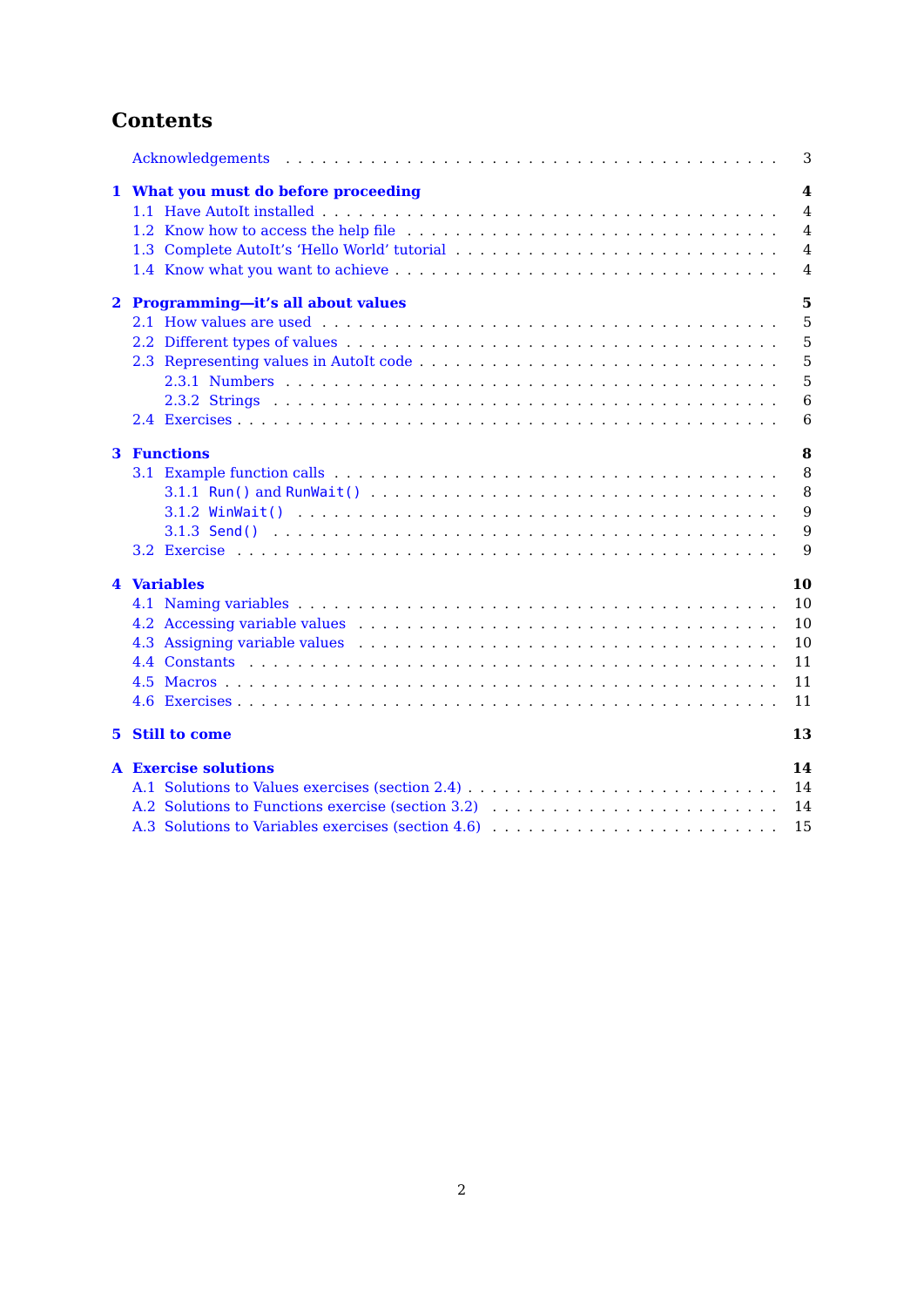# **Acknowledgements**

<span id="page-2-0"></span>herewasplato pointed out problems pasting code from the document into a script, prompted better explanation of strings and suggested the addition of exercise solutions.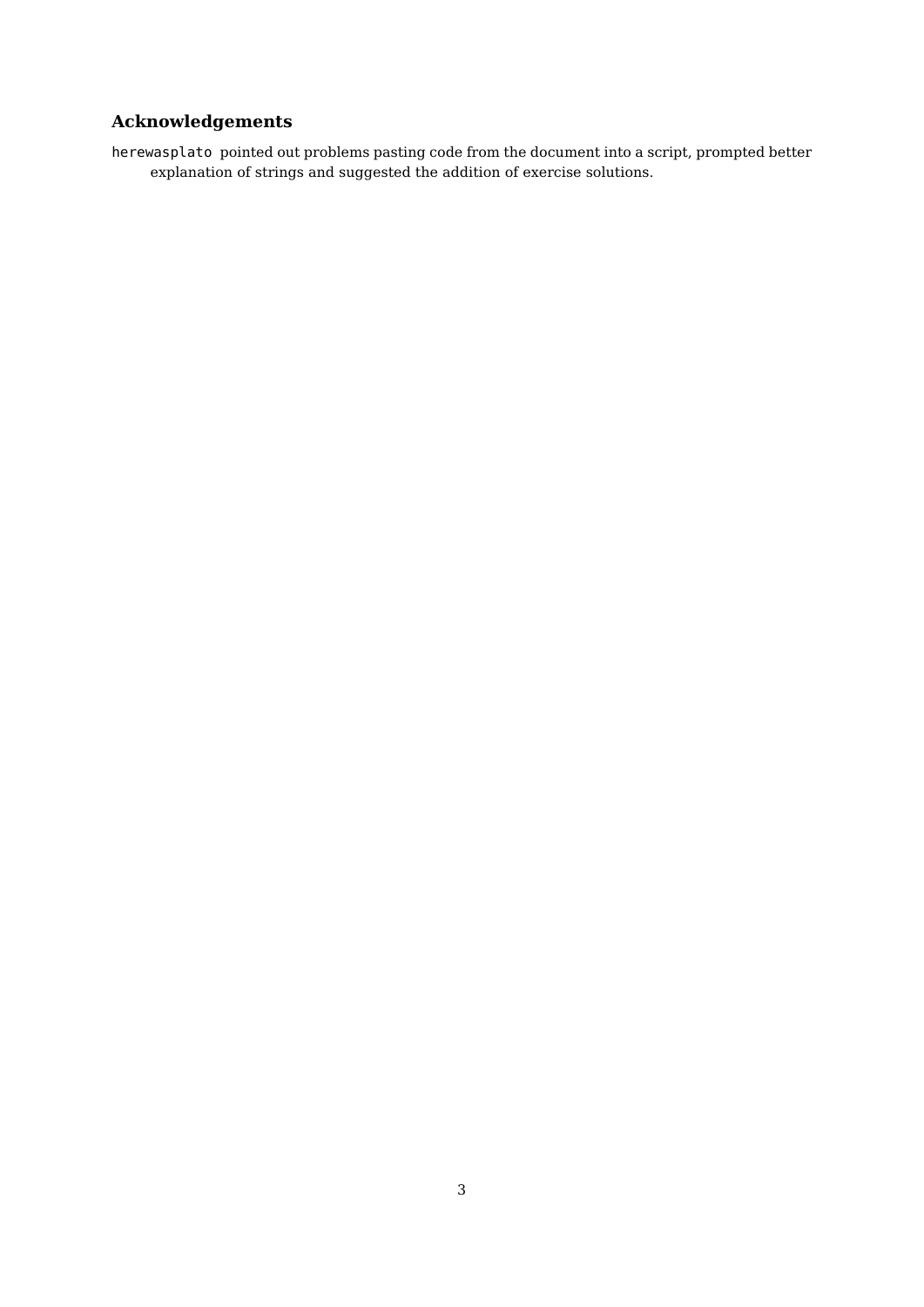# <span id="page-3-0"></span>**1 What you must do before proceeding**

# <span id="page-3-1"></span>**1.1 Have AutoIt installed**

You will find the official AutoIt installer here (as at February 13, 2006):

[www.autoit3.com/downloads.php](http://www.autoit3.com/downloads.php)

While you also have the option of downloading a ZIPped distribution, I strongly advise using the installer anyway—many advantages are offered including easier access to the help file, the ability to double-click AutoIt scripts to start them and painless use of the included code library within your scripts.

### <span id="page-3-2"></span>**1.2 Know how to access the help file**

After installing AutoIt you can access the help file like this:

```
Start → Programs → AutoIt v3 → AutoIt Help File
```
It's important to get comfortable with the help file because it will be your primary source on how to use any specific function. My document will teach you how to use functions in general (and how to write your own too), but it will not discuss the particulars of each one.

# <span id="page-3-3"></span>**1.3 Complete AutoIt's 'Hello World' tutorial**

The Hello World tutorial can be found in the help file:

#### **Contents** → **AutoIt** → **Tutorials** → **My First Script (Hello World)**

It will teach you how to create an AutoIt script, type code into it and run it; knowledge of these details is assumed by my document. Many references to this tutorial will also be made later so please keep your finished result handy.

### <span id="page-3-4"></span>**1.4 Know what you want to achieve**

This is an optional step but if you have an idea in your mind of what you'd like to do with AutoIt before you start, things that will aid you will stand out as you read them and perhaps they'll sink in a little further as well.

Here are some ideas to jog your imagination:

- Start multiple programs and arrange them nicely on the screen
- Start a single program, adjust some values on its window and then hide it
- Periodically perform an action in some open program (without interrupting any work taking place at that time)
- Shut down the computer after some lengthy operation (like a backup or perhaps a download) completes
- Automate some 'housekeeping' chores such as backing up important files and emptying the Recycle Bin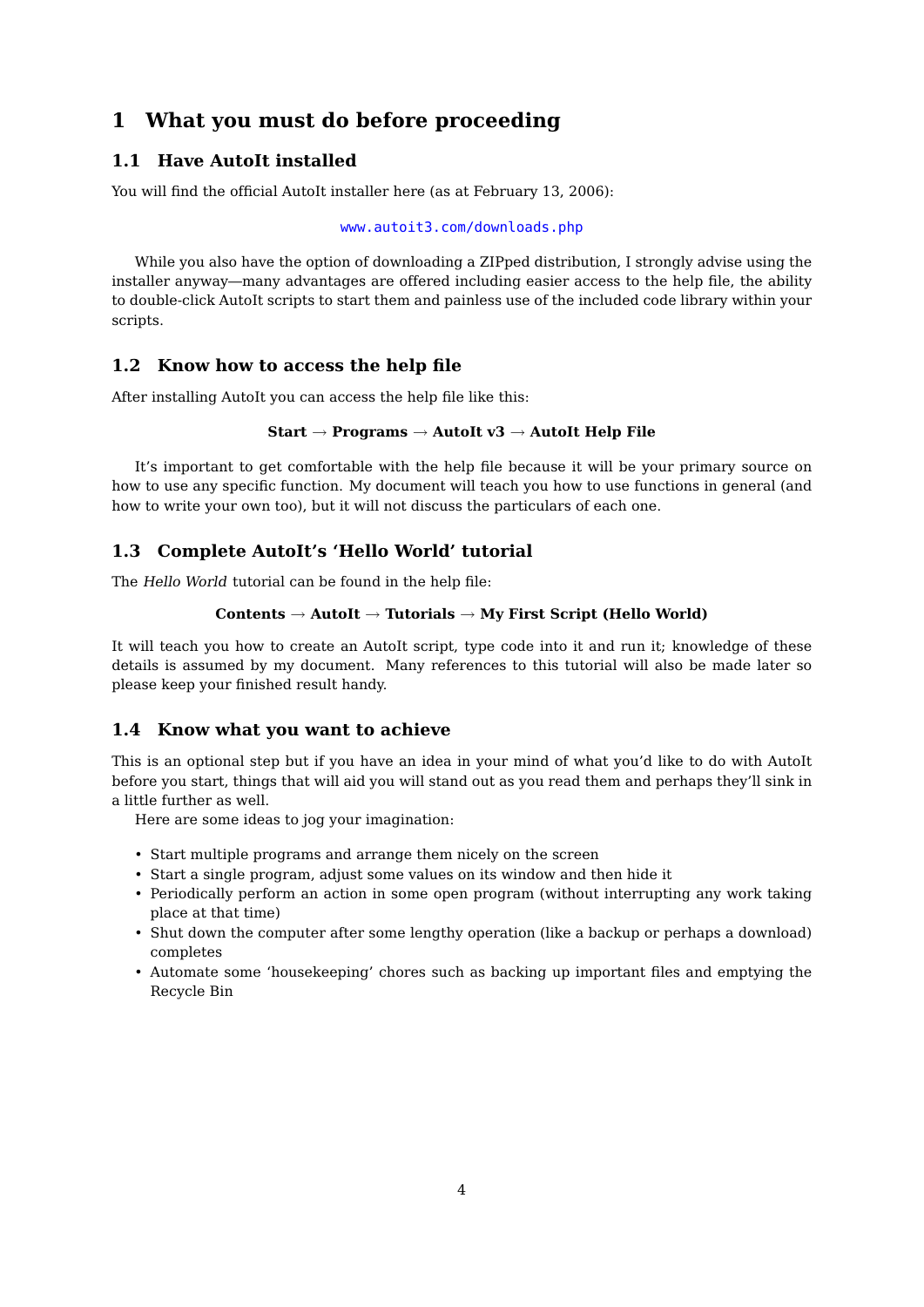# <span id="page-4-0"></span>**2 Programming—it's all about values**

### <span id="page-4-1"></span>**2.1 How values are used**

This is only a theory of mine and it may be wrong, but in my opinion the most essential thing to realise when it comes to programming is this: it's not much more than a game of throwing values around. I'll try to justify this claim:

- The script made as part of the Hello World tutorial (see section [1.3\)](#page-3-3) instructs AutoIt to display a message box. To do this three values are needed: one dictating the style of the box (like icon and buttons), one for the title and one for the message.
- Suppose that you wanted to write a simple number guessing game. You would have a value for the number to guess and a value for what the user has entered as their guess. You would compare those two values to determine if the user has made a correct guess, and then you would probably display one of two human-readable messages informing them of the outcome, which are also values.
- On the very other end of the spectrum, perhaps you want to write a utility that updates the Windows operating system. You would have values to indicate which files are to be manipulated. You would open the files specified by those values and search for certain values in each file to determine whether you need to make adjustments. If you do, you would overwrite some part of each file with a new set of values.

It can be seen rather clearly from the above scenarios that values can take many forms: numbers, characters, strings of characters, binary data or even a combination. For instance, these are all potential values:

123 abc 0.5 Z My name is Alex  $MZ\pi\spadesuit_{-\star}$ à-

In my opinion, understanding and thinking about things in terms of values should make any coding task much easier. Consider what values might be involved for any task that you plan to undertake; by knowing what values will be needed, you'll be better prepared to know exactly how these values must be manipulated to get the job done. (You'll also know exactly what to look for in the help file since AutoIt instructions are named according to what they do.)

#### <span id="page-4-2"></span>**2.2 Different types of values**

Having completed the Hello World tutorial (see section [1.3\)](#page-3-3), you have already used the two most important value types: numeric and 'string' values. These two value types can be used to represent anything that might need to be coded directly into a script.

Strings are sequences of symbols, like a word or a sentence. They can be used to represent names, codes, human-readable instructions or anything else that can be represented in a textual form (like all of the 'potential values' shown above). Even numbers can be represented in string form—but only if you don't plan to manipulate them mathematically.

### <span id="page-4-3"></span>**2.3 Representing values in AutoIt code**

#### <span id="page-4-4"></span>**2.3.1 Numbers**

Numeric values are entered into a script in the same fashion as one would enter numbers into spreadsheet software—that is, digit grouping symbols (also known as thousand separators) are not used, and numbers are made negative by prepending them with a minus sign (-).

Regardless of the standard notation for your region, a period is used to represent a decimal point (e.g. 123.45 and not 123,45).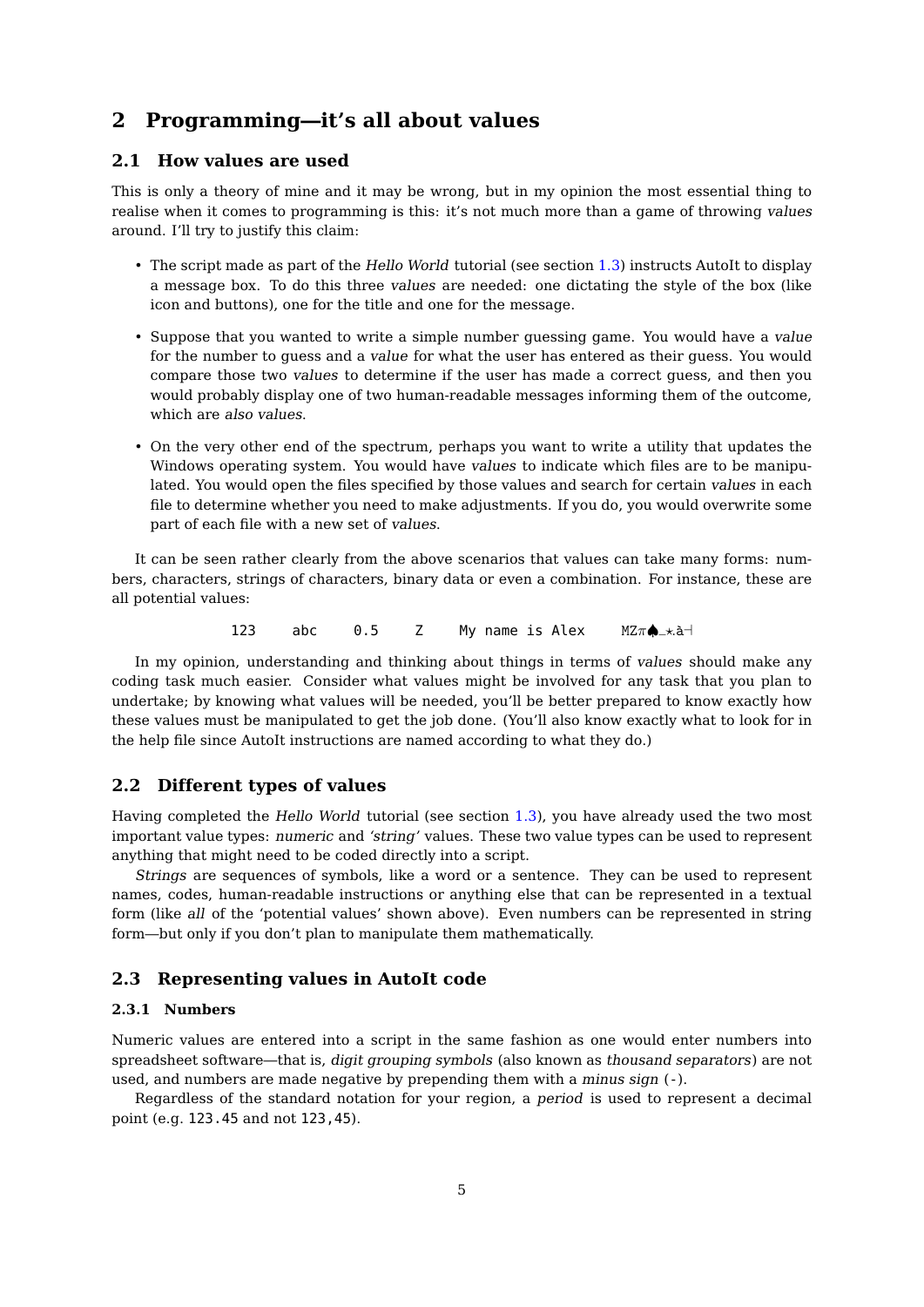#### <span id="page-5-0"></span>**2.3.2 Strings**

Since the value of a string can be virtually anything. AutoIt needs to be told where strings start and end. This is necessary to prevent symbols belonging to the string from being interpreted by AutoIt in another way, and is done by placing a single quote (') or double quote (") at both ends of the string. (You may have noticed that the script from the tutorial uses double quotes.)

When a string doesn't contain either type of quote, whichever one you choose to surround the string makes no difference (personally I prefer the tidier-looking single quotes). If a string should contain one type of quote but not the other then it makes sense to use that other type of quote to surround the string.

What happens though if the string should contain both types of quote? In such a case you must nominate which quote you will use to surround the string, and then double up on any occurrences of that quote within the string. Here's an example of a line of text containing both types of quote:

I'm a string with single and "double" quotes.

If we wanted to surround the string with double quotes then we would double up on the double quotes within the string, giving us this:

"I'm a string with single and ""double"" quotes."

If we wanted to instead use single quotes then we would double up on the single quote and this would be the result:

'I''m a string with single and "double" quotes.'

Both of these are complete strings and you are invited to replace one of the strings in the Hello World tutorial with one of these to see the result.

#### <span id="page-5-1"></span>**2.4 Exercises**

- 1. Which of the potential values on page [5](#page-4-1) can be represented by the number value type? Which can be represented as strings?
- 2. Modify the Hello World tutorial to instead display the following messages exactly as written below, surrounding the strings in double quotes as per the original code:
	- (a) This is a message.
	- (b) Yoko's in Tokyo.
	- (c) I said to him, 'Have some pudding.'
	- (d) He'll have a "royal" time. Ahahahaha.
	- (e) "This" message begins with a double quote!
- 3. Repeat the exercise above, this time surrounding the strings with single quotes. (Some other adjustments will also be necessary.)
- 4. Modify the number passed to MsgBox() such that the resulting message box has the following characteristics (refer to the help file for the necessary combinations):
	- (a) a Question icon and Yes and No buttons
	- (b) a Stop sign icon and OK and Cancel buttons
	- (c) an exclamation point icon and Retry and Cancel buttons, with the Cancel button selected by default instead of the Retry button
- 5. What characteristics will the numeric value 310 give a message box? (Can you determine this without trying it to see the result?)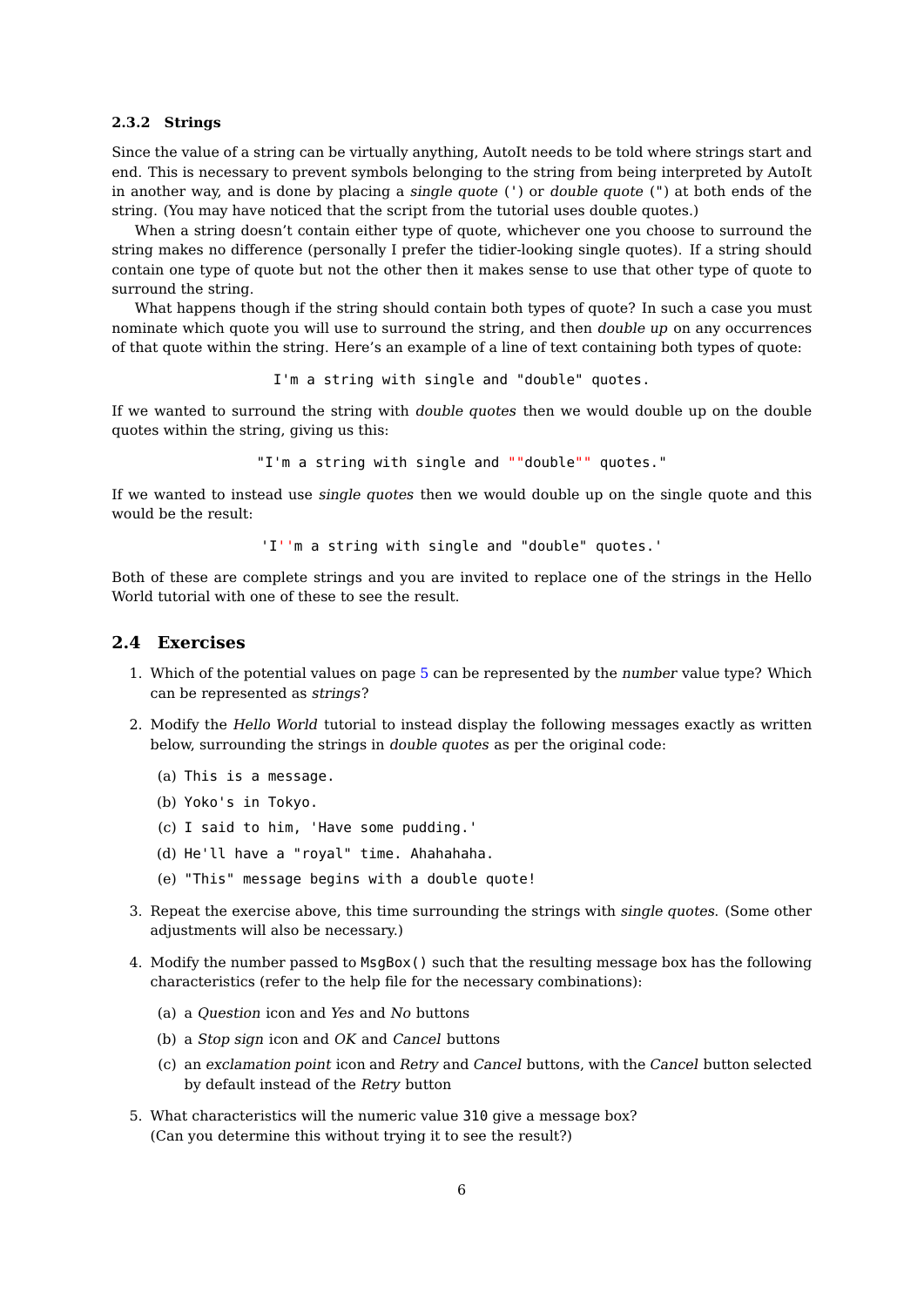- 6. Create a new script that, using an empty string, invokes a message box with an empty title.
- 7. Write a single script that displays two message boxes, one after the other. (This is done by writing two separate MsgBox() lines.)

Solutions to these exercises can be found on page [14.](#page-13-1)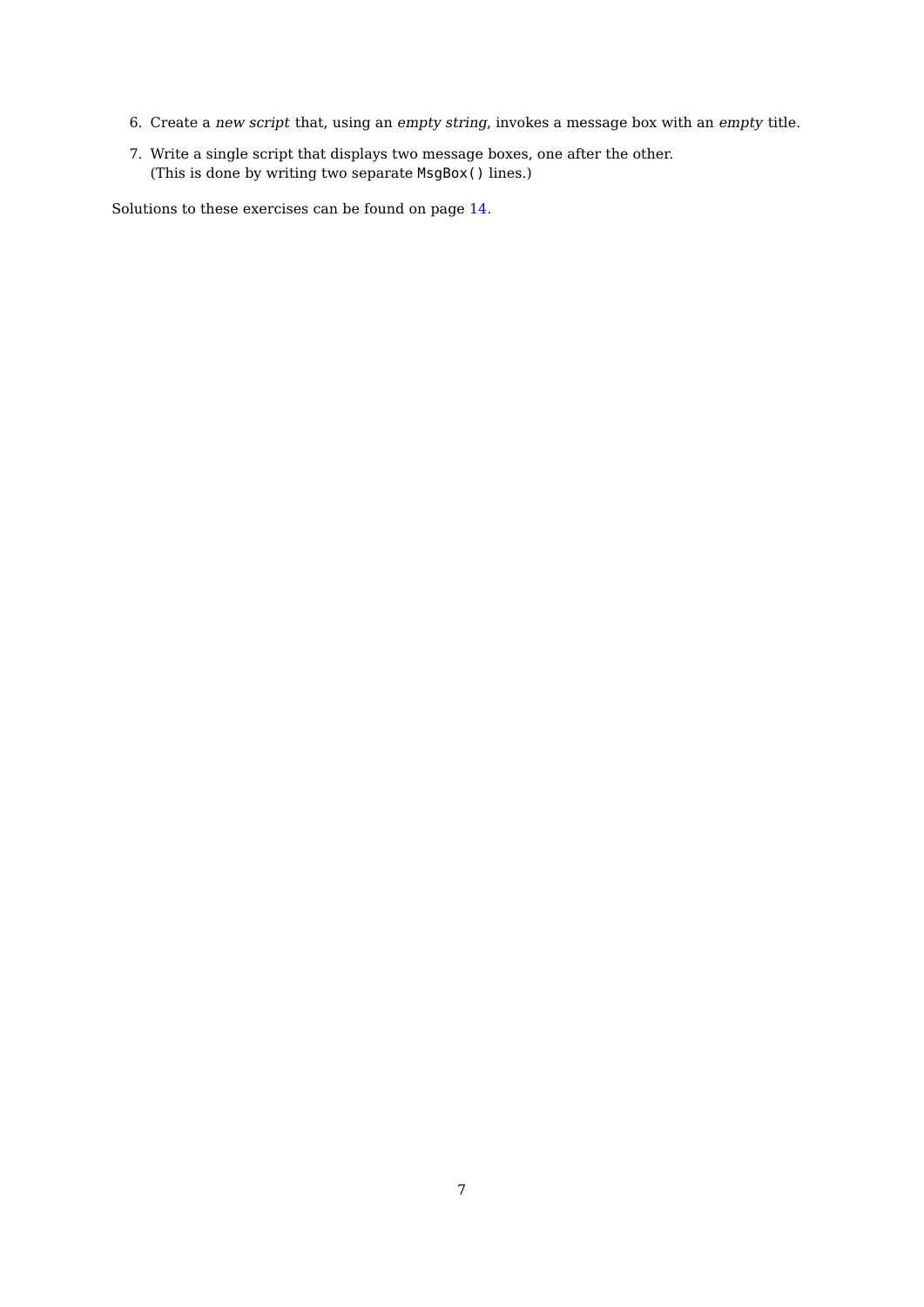# <span id="page-7-0"></span>**3 Functions**

When you get around to writing your own AutoIt scripts—which is soon—you will find that the majority of any work is done by calling functions. A function accepts zero or more parameters (i.e. input values), does its processing and then gives a return value (i.e. an output value) as a result.

Here's an example function call (which should look familiar):

MsgBox(64, 'Tutorial', 'Hello world!')

The name of the function is written to the left of the brackets. The parameters are entered within the brackets and are separated by commas. Here, we are passing three values to the MsgBox() function.

Functions may or may not have a set number of parameters—for instance, there is actually a fourth argument to MsgBox() which assigns a timeout to the display of the message box. As it is an optional parameter, we have not used it. The help file states which parameters are optional for each function and what will be assumed if you do not specify them (in the case of MsgBox(), if a timeout isn't specified then the box will show indefinitely).

If a function doesn't want any parameters at all then the brackets remain there, but are left empty:

#### FunctionWithoutInputs()

The return value of the MsgBox() function is a number representing which button was pressed, but in the above examples we don't actually catch any return values to use them; they are lost as a result. This is for two reasons:

- 1. It demonstrates that return values can be ignored.
	- (We don't need to know what button the user pressed since we only offered one.)
- 2. We have no other choice as we have not yet discussed variables.

However, it is still possible to write useful scripts even if the output of every function call is ignored. At this point you have been given the knowledge to be able to write scripts that:

- open, close, resize and focus windows;
- adjust controls within them;
- manipulate folders, files and their locations;
- send mouse clicks and keyboard input;
- shut down or restart the computer;
- start programs;
- play sounds through the computer's speakers; or
- take any linear sequence of the above actions.

All you need to do is refer to the AutoIt help file, find the functions you'd like to experiment with and provide them with the right values.

### <span id="page-7-1"></span>**3.1 Example function calls**

#### <span id="page-7-2"></span>**3.1.1** Run() **and** RunWait()

These functions are used to start programs. Using Run() instructs AutoIt to continue with the next instruction in the script immediately after the specified program starts, while RunWait() forces AutoIt to wait until the specified program ends before continuing.

Try creating a new script (the tutorial taught you how to do this), pasting the following lines into it and running it:

```
Run('Calc')
Run('Notepad')
MsgBox(64, 'Functions', 'I started Calculator and Notepad.')
```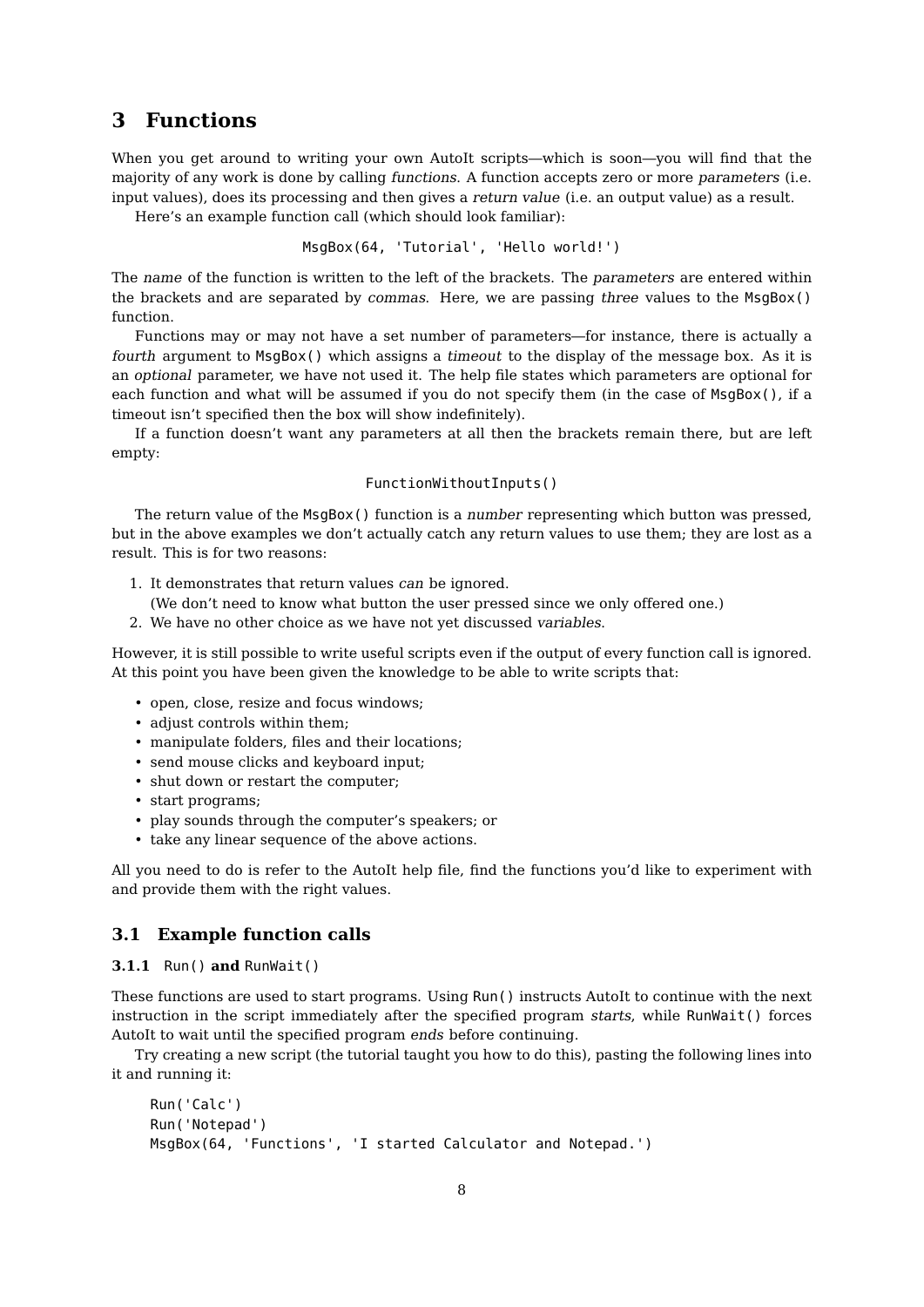Notice how both Calculator and Notepad open on your screen, and the message box appears around the same time (possibly beneath the other windows). After closing them all, try changing the Run() calls to RunWait() and running the script again—you will find this time that Notepad only appears after Calculator is closed, and the message box only appears after Notepad is closed.

<span id="page-8-0"></span>**3.1.2** WinWait()

This function instructs AutoIt to wait until a window with a specific title exists. You pass this function a string indicating what the title is (or how it starts).

Try this script:

```
Run('Calc')
MsgBox(64, 'Functions', 'Your Calculator is showing.')
```
In its current form it can't be guaranteed that the message box will appear after Calculator appears (especially on slower computers). This can be remedied by adding a WinWait() call like so:

```
Run('Calc')
WinWait('Calculator')
MsgBox(64, 'Functions', 'Your Calculator is showing.')
```
Try changing the window title in the script above to Claculator and running it. You will find that the message box never shows—why is this?[∗](#page-8-3)

<span id="page-8-1"></span>**3.1.3** Send()

This function will simulate keyboard input to the window that currently has focus. Try this script (you may need to adjust the value passed to WinWait() if Notepad starts with a different title on your system):

```
Run('Notepad')
WinWait('Untitled - Notepad')
Send('AutoIt is typing text{ENTER}into this window.')
```
Notice when you run this that the {ENTER} token is replaced with an actual press of the Enter key. The appropriate help page will discuss other tokens that give this behaviour, as well as how to send  $Ctrl +$  and  $Alt +$  combinations.

### <span id="page-8-2"></span>**3.2 Exercise**

Write a script that starts Calculator and sends keys to it to perform the following calculations, leaving the window open to display the answer:

(a) 861747 − 738291

```
(b) 704277 + 295723
```
(c)  $2 - 1 + 4 - 3 + 6 - 5 + 9 - 8$ 

Hints:

- Sending the '–' key will press the subtraction button.
- Sending the Enter key will perform the calculation.
- Sending '+' will press the addition button, but this must be done in a special way or else AutoIt will read this as a request to hold down the Shift key. Refer to the help file for how to accomplish this.

Solutions can be found on page [14.](#page-13-2)

<span id="page-8-3"></span><sup>∗</sup> Answer: The script will wait indefinitely for <sup>a</sup> window that will never exist.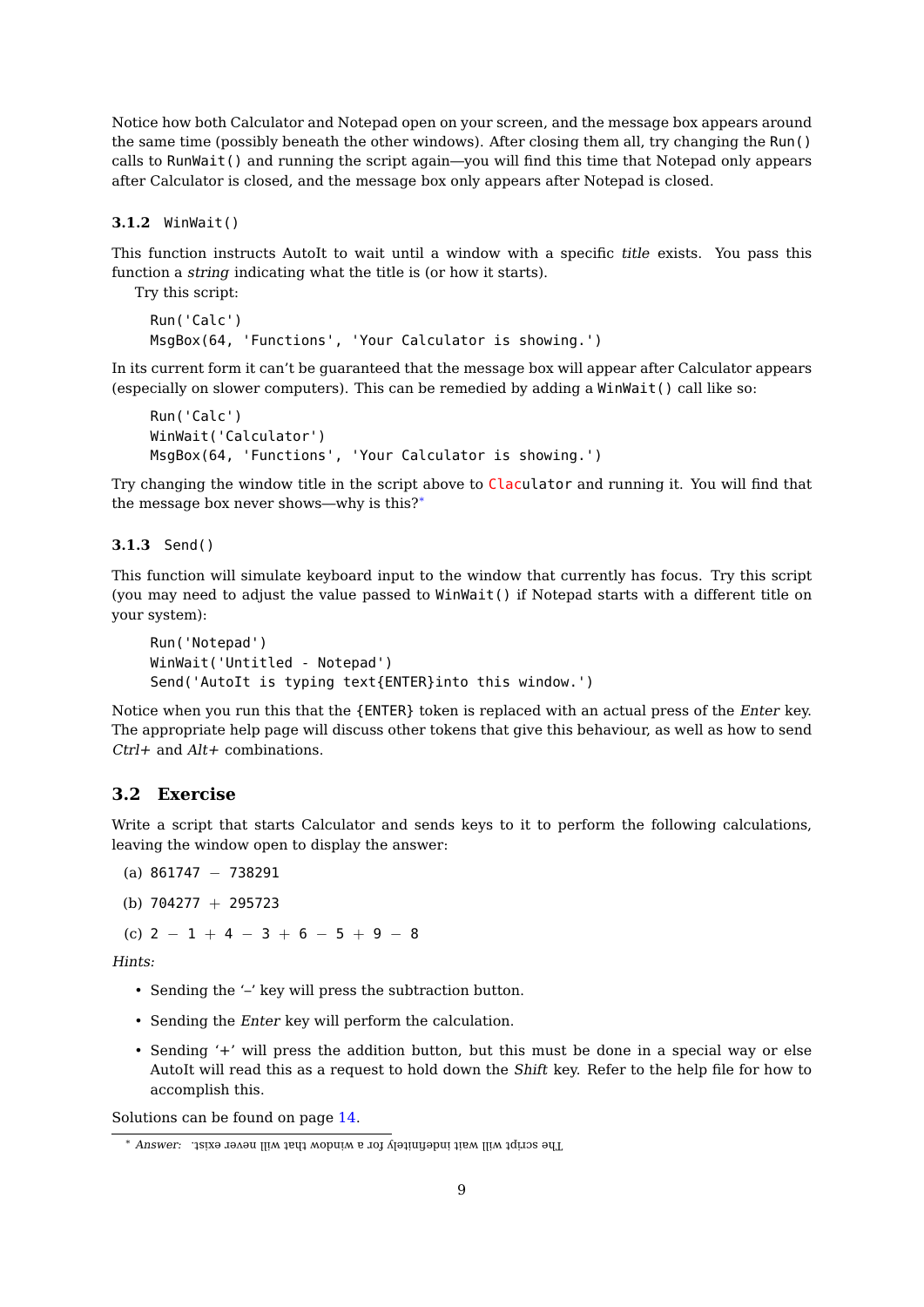# <span id="page-9-0"></span>**4 Variables**

Variables are areas in computer memory, identified by name, that hold values. The value contained within a variable could come from the script itself, from a function (through its return value), from some other calculation (potentially involving other variables) or from any combination of these during the running lifetime of a script. A variable's value can be read any number of times and it can be overwritten with some new value as often as desired.

### <span id="page-9-1"></span>**4.1 Naming variables**

A variable's name consists of a dollar sign (\$) followed by any combination of one or more letters, numbers and the *underscore* character  $(-)$ .<sup>[†](#page-9-4)</sup> Here are some examples of valid (although not necessarily advisable) variable names:

\$MyVar \$Msg \$WAIT\_TIME \$Answer \$\_ \$MsgBox \$19283

Variable names are case-insensitive, which means that the names below would all point to the same variable in memory:

\$ABC \$ABc \$AbC \$Abc \$aBC \$aBc \$abC \$abc

#### <span id="page-9-2"></span>**4.2 Accessing variable values**

To use the value contained by a variable in place of some hard-coded value, simply give the variable's name wherever a value is expected. For instance, when this code is run:

```
MsgBox(0, $MyTitle, $MyMsg)
```
the value contained by \$MyTitle will be used for the title of the resultant message box (since the second parameter to MsgBox() sets the title) and the value contained by \$MyMsg will be displayed as the message.

#### <span id="page-9-3"></span>**4.3 Assigning variable values**

A variable should have a value assigned to it before its value is requested. To do this the = symbol is used. Here are some examples of assigning values to variables:

| <b>Assign to \$ABC</b>            | Code                     |
|-----------------------------------|--------------------------|
| Some number                       | $SABC = 123$             |
| Some string                       | $$ABC = "I'm a string!"$ |
| The return value of some function | $$ABC = SomeFunction()$  |

Since a variable's name can be given wherever a value is expected, it is possible to assign the value of one variable to another. After running the following code:

\$Var1 = 'West Richmond'  $$Var2 = $Var1$ 

both \$Var1 and \$Var2 will contain the value West Richmond. If the value of one of these variables is subsequently changed, the other variable will still contain the value West Richmond.

<span id="page-9-4"></span> $\dagger$  Technically the \$ is not part of the variable name itself; it is used to indicate to AutoIt that a variable name follows. This detail is only important in very few cases however, such as when using the special-purpose Assign() and Eval() functions (which aren't covered in this tutorial).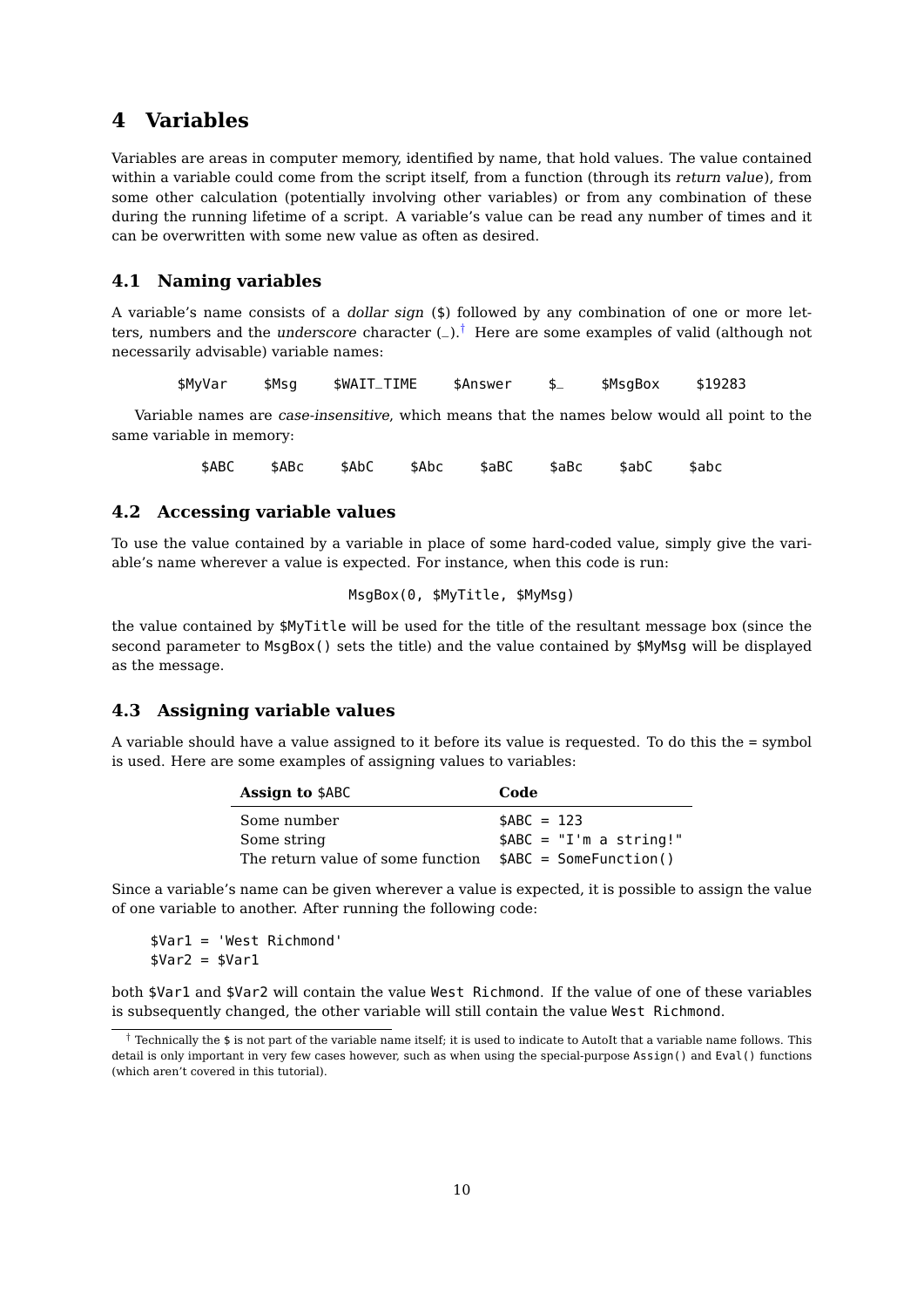### <span id="page-10-0"></span>**4.4 Constants**

One clever use of variables is to save unnecessary repetition. Consider the following code:

```
MsgBox(0, 'Example Script from Section 4', 'This is the first message box.')
MsgBox(0, 'Example Script from Section 4', 'This is the second message box.')
MsgBox(0, 'Example Script from Section 4', 'This is the third message box.')
```
Here the string value Example Script from Section [4](#page-9-0) is used in multiple places. Imagine this string value being used hundreds of times and then imagine the work that would be required if the section number needed to be changed.

By preparing a variable to hold this data we can define it once (so that if it ever needs changing, it will only need changing in one location) and improve the overall size (and readability) of the script. Here's a functionally identical script embracing this idea:

\$Title = 'Example Script from Section [4](#page-9-0)' MsgBox(0, \$Title, 'This is the first message box.') MsgBox(0, \$Title, 'This is the second message box.') MsgBox(0, \$Title, 'This is the third message box.')

Notice how the value of \$Title is set once and not changed again. Variables of this nature are called constants as they are used for reading only (their values are constant). It is good programming practice to explicitly declare variables as constants when that is their intended use, because AutoIt can then protect the value of such a variable from being accidentally changed later. This is done by adding the word Const before the variable name when its value is initially declared, e.g.—

Const \$Title = 'Example Script from Section [4](#page-9-0)'

#### <span id="page-10-1"></span>**4.5 Macros**

Macros are like predefined constants in that they can be used wherever a value is expected. Refer to the help file for a complete list:

#### **Contents** → **Macro Reference**

#### <span id="page-10-2"></span>**4.6 Exercises**

1. What will the variable \$ABC contain after the following code runs? Why won't it contain a different value?

$$
$ABC = 123
$$

$$
$abc = 456
$$

- 2. Write a script that performs the following:
	- Prompt the user to press Yes or No, saving the return value of MsgBox() to a variable.
	- Display another appropriately titled MsgBox() that contains the value returned by the previous MsgBox() call.
- 3. Write a script that uses InputBox() to prompt the user for their name and then calls MsgBox() to display what was entered by the user.
- 4. Determine the values of \$A and \$B after this code is executed:
	- $$A = 10$  $$B = 20$  $SA = SA$  $$B = $B$  $SA = SB$  $$B = $A$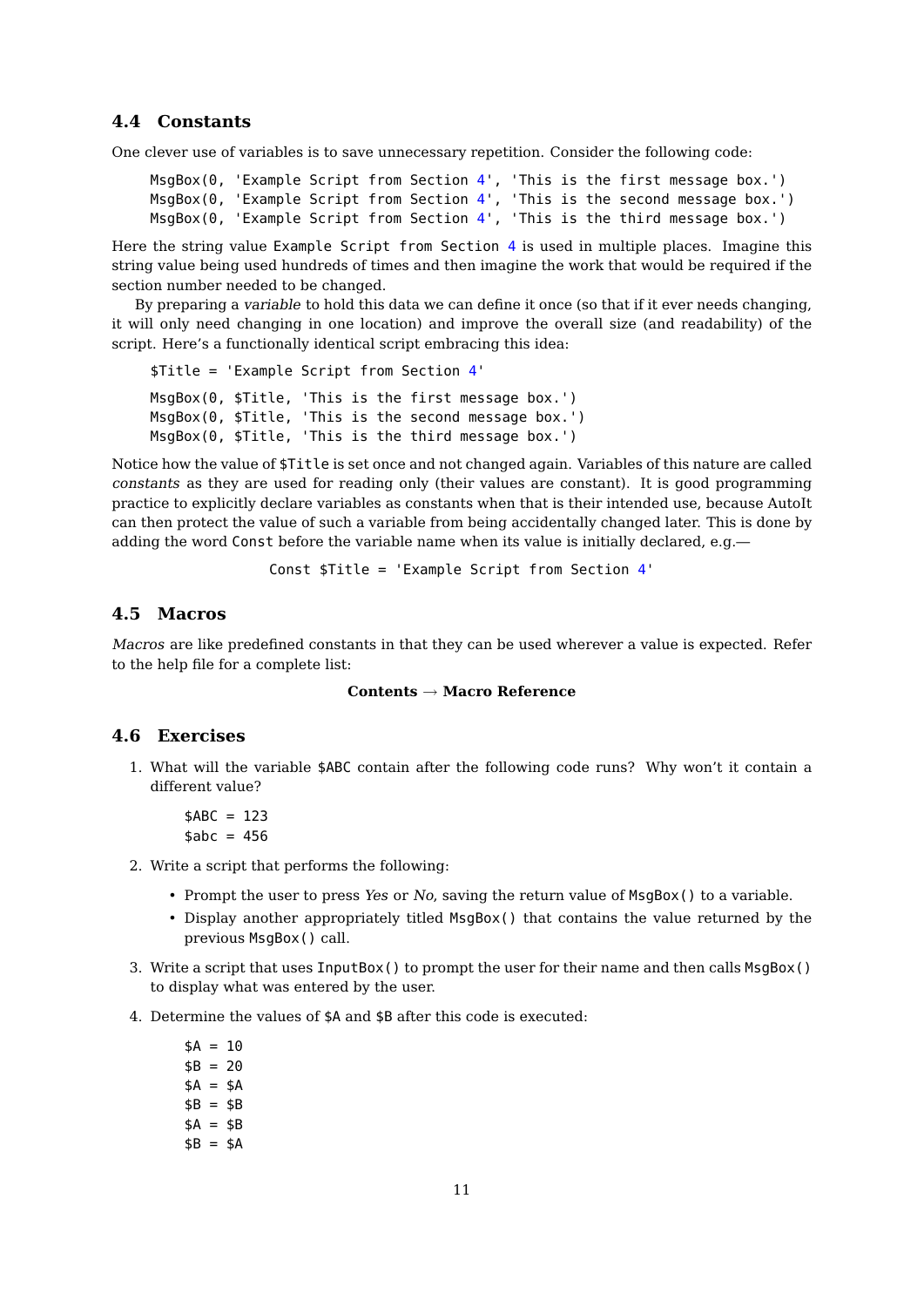- Which lines of the above code have no effect? Why?
- 5. Write some code that swaps the values of variables \$A and \$B. For instance, if \$A initially contains the value Catch and \$B initially contains the value 22, \$B should afterwards contain the value 22 and \$B should afterwards contain the value Catch.
	- **Hint:** Adopt a temporary variable to hold the value of one of the variables before attempting to swap them.

Solutions to these exercises can be found on page [15.](#page-14-0)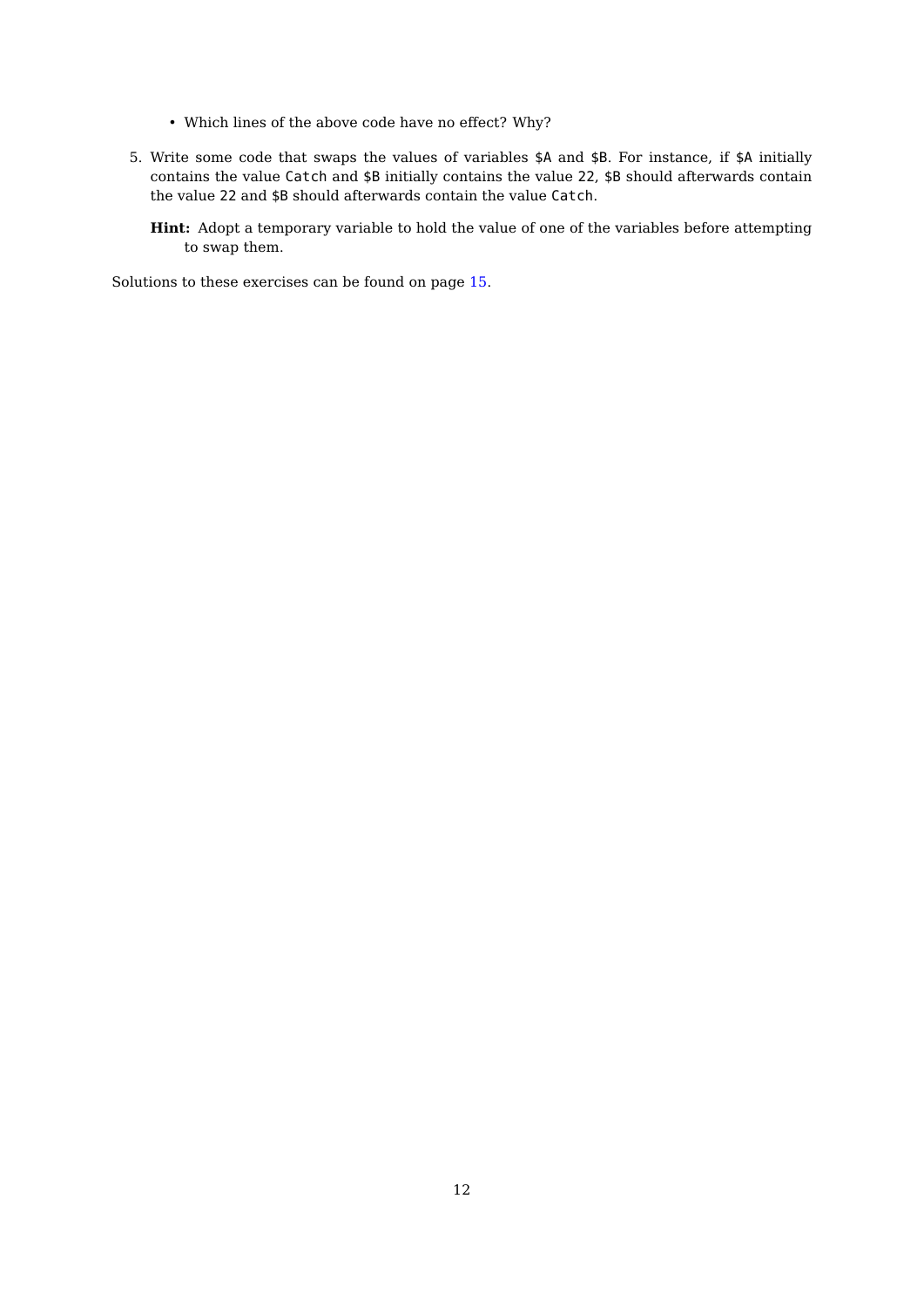# <span id="page-12-0"></span>**5 Still to come**

I have released this document in its current incomplete state because I'm a slow worker with little free time and of the impression that what is already written can be of use to others in the meantime. Here is a list of what I'd like to get done in the future:

- **Variables** This is the most important thing that needs doing—anyone who uses them knows how limited life would be without them. I needed to discuss the concept of values first. Also discuss macros here.
- **Expressions** Numeric calculations and string concatenation form expressions. These can be used anywhere that a value is expected because expressions are calculated down to a single value.
- **Branching** Learn to create scripts that conditionally carry out tasks depending on some circumstance. Program scripts to 'think'. Briefly discuss checking the @Error macro for writing fail-safe scripts.
- **Looping** Why copy and paste code 20 times (with minimal or no adjustments to each copy) when you could write the code once and add a couple extra lines that essentially say 'repeat  $x$  times or until y'? Code written using loops is far more manageable than e.g. a 700-line script that does a simple task 20 times. Requires knowledge of variables.
- **Commenting** How to comment your code effectively, i.e. why the code is there (or what it achieves) rather than what it does literally.
- **Arrays** The ability to store many different values under a 'single variable' and access them by number. Most handy in conjunction with looping.

Here's the good news though: there's nothing stopping you from researching the above items via the help file and the forums if you'd like to learn about them now.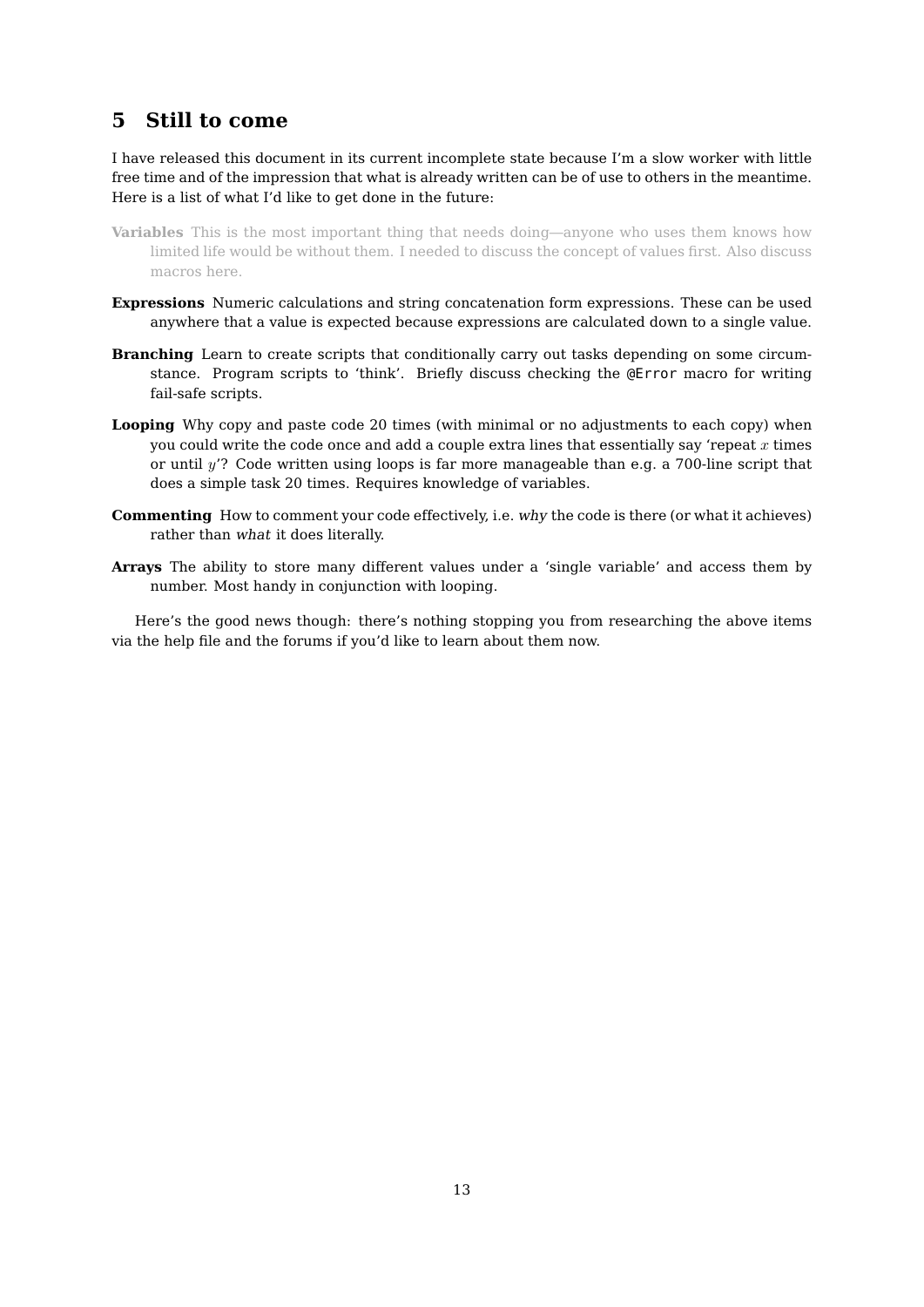# <span id="page-13-0"></span>**A Exercise solutions**

### <span id="page-13-1"></span>**A.1 Solutions to Values exercises (section [2.4\)](#page-5-1)**

- 1. Values 123 and 0.5 can be represented by the numeric data type. All of the values can be represented by strings including the numbers.
- 2. (a) MsgBox(0, "Tutorial", "This is a message.")
	- (b) MsgBox(..., "Yoko's in Tokyo.")
	- (c) MsgBox(..., "I said to him, 'Have some pudding.'")
	- (d) MsgBox(..., "He'll have a ""royal"" time. Ahahahaha.")
	- (e) MsgBox(..., """This"" message begins with a double quote!")
- 3. (a) MsgBox(0, 'Tutorial', 'This is a message.')
	- (b) MsgBox(..., 'Yoko''s in Tokyo.')
	- (c) MsgBox(..., 'I said to him, ''Have some pudding.''')
	- (d) MsgBox(..., 'He''ll have a "royal" time. Ahahahaha.')
	- (e) MsgBox(..., '"This" message begins with a double quote!')
- 4. (a) MsgBox(32 + 4, 'Title', 'Text')
	- (b)  $MsgBox(16 + 1, ...)$
	- (c)  $MsgBox(48 + 5 + 256, ...)$
- 5. 310 is 256 + 48 + 6 which would give a message box with an exclamation point icon and Cancel, Try Again and Continue buttons. The Try Again button would be selected by default.
- 6. MsgBox(0, '', 'This message box has an empty title.') (Note that there is nothing at all between the quotes of the title string.)
- 7. MsgBox(0, 'Hello', 'This is the first message box.') MsgBox(0, 'Goodbye', 'This is the second message box.')

#### <span id="page-13-2"></span>**A.2 Solutions to Functions exercise (section [3.2\)](#page-8-2)**

(a) Run('Calc') WinWait('Calculator') Send('861747-738291{ENTER}')

The answer should read 123 456.

(b) Run('Calc') WinWait('Calculator') Send('704277{+}295723{ENTER}')

The answer should read 1 000 000.

(c) Run('Calc') WinWait('Calculator') Send('2-1{+}4-3{+}6-5{+}9-8{ENTER}')

The answer should read 4.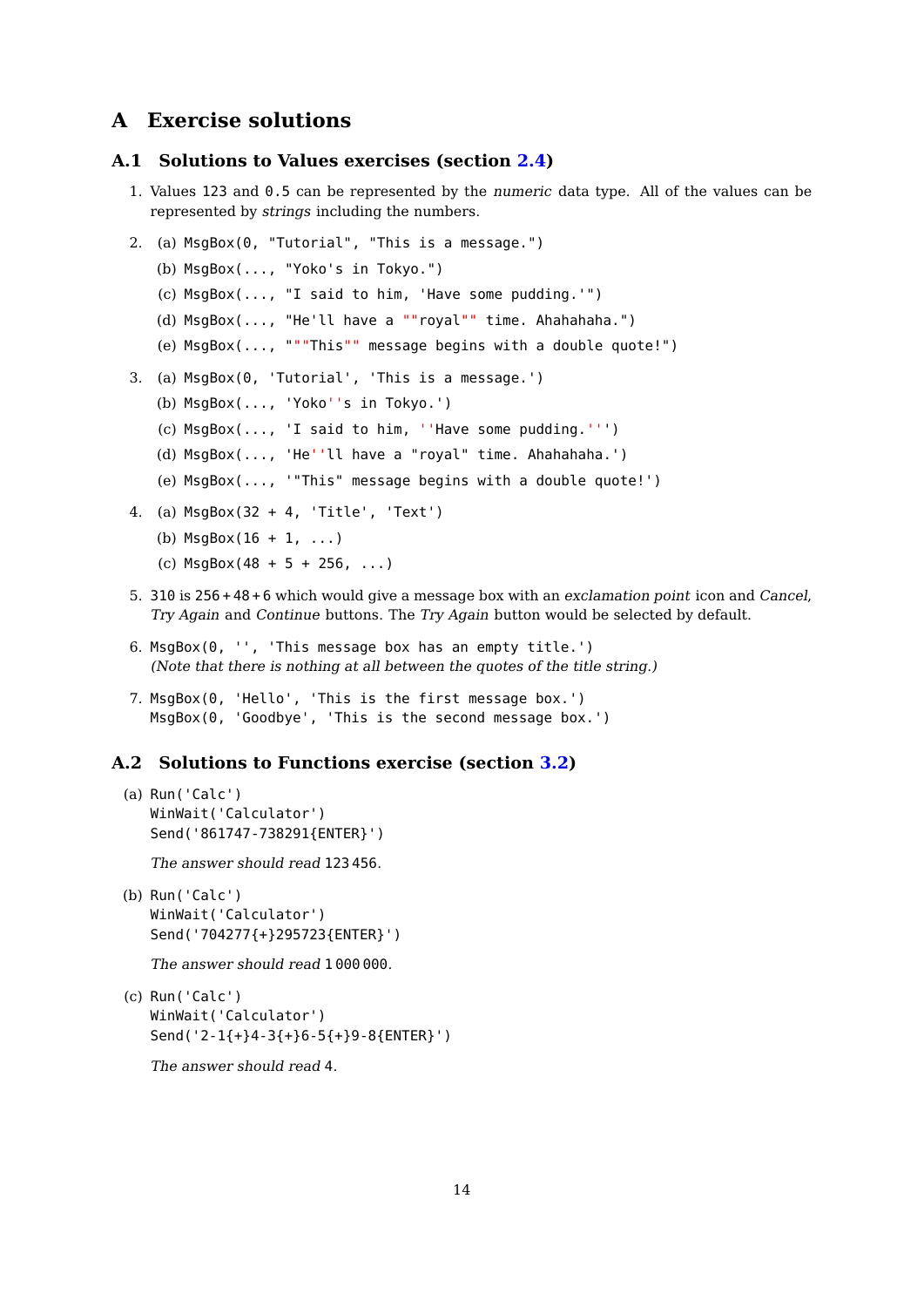### <span id="page-14-0"></span>**A.3 Solutions to Variables exercises (section [4.6\)](#page-10-2)**

- 1. \$ABC will contain the value 456 after the code runs. It won't contain the value 123 because \$ABC and \$abc are equivalent, and as a result the value 123 is overwritten by the value 456.
- 2. \$MsgBoxRetVal = MsgBox(4, 'Exercise', 'Press Yes or No.') MsgBox(0, 'MsgBox() Return Value', \$MsgBoxRetVal)
- 3. \$Input = InputBox('Exercise', 'What is your name?') MsgBox(0, 'Input Entered', \$Input)
- 4.  $$A$  and  $$B$  both have the value 20 after the code runs. The lines  $$A = $A$$  and  $$B = $B$$  have no overall effect because when they are run, AutoIt is instructed to set a variable to the current value of that same variable. This is a useless action.
- 5. \$Temp = \$A  $$A = $B$$  $$B = $Temp$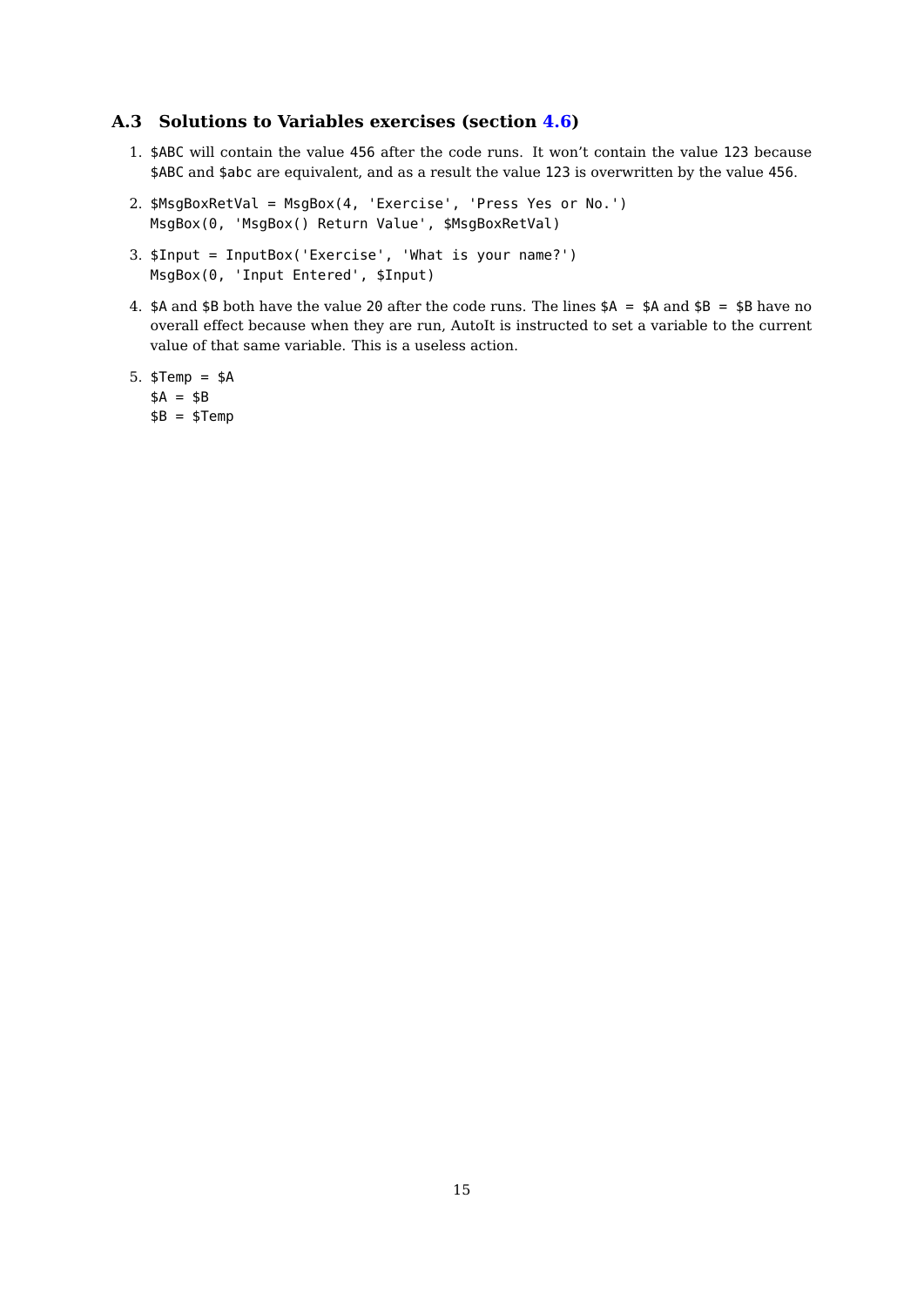# **Everything beyond this point should be ignored!**

It's basically my very first draft of things, here for your perusal if you're brave. Items have been chopped out and placed into the above sections, so some text is likely less coherent than the rest. You've been warned!

# **Branching**

<Brief spiel about embracing Boolean logic to go here> . . . This gives the benefit of the code appearing more English. Compare the two translations (where the word order is determined by the code):

- If WinExists('Notepad') Then 'If a window exists by the title of "Notepad" then'
- If WinExists('Notepad') = 1 Then 'If the function determining if a window exists by the title of "Notepad" returns 1 then'

```
; Useless comment -- don't state -what- the code does
; Set $A to 5
 SA = 5; Acceptable but obvious -- still states -what- the code does
; Prompt the user for their name
 $Name = InputBox('Question', 'What is your name?')
; Very good comment -- states -why- the code is there; its -result-
; Discard the first line of data (does nothing if single-lined)
 $Data = StringTrimLeft($Data, StringInStr($Data, @LF))
```
# **Variables**

(Had not talked about values at this point, which made things confusing. Rewrite.) (Discuss Opt('MustDeclareVars') and why it's useful.)

#### **What are they?**

Variables are areas in computer memory to hold information that you specify. This information can be in the form of numbers, textual characters, binary data or a combination of all three, e.g.—

### **How are they useful?**

- **To save repetition** What if you have some value that needs to be used many times? You could just copy and paste the value as many times as you need it in your script, or you could place the value into a variable and then refer to that variable as needed. Think about how much easier it will be if you ever have to change the value to something else.
- **To receive information** What if you don't have some information when you write your script? What if your script needs to determine that information? You can use a variable to keep that data once you determine it.

**For calculations** Description needed!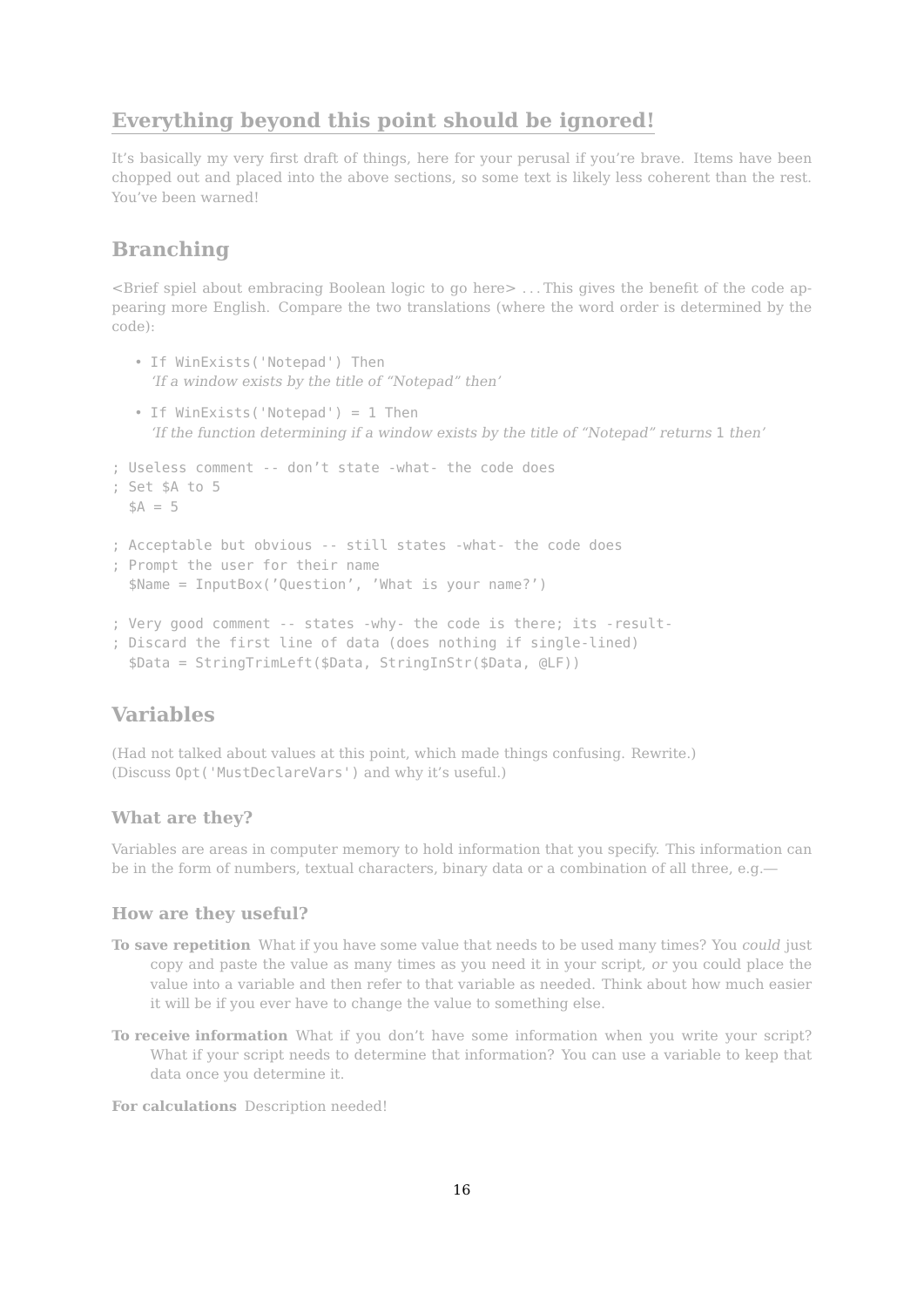#### **How to use them**

In traditional programming languages, variables must be declared before first being used and you must specify what type of information will be held within that variable. Most scripting languages (including AutoIt) do not require that. There are advantages and disadvantages to both choices.

Before using a variable in AutoIt it's a good idea to declare it. This is a good habit to get into for later and it can help to prevent spelling errors.

Let's declare three variables, called \$A, \$B and \$C:

Local \$A Local \$B Local \$C

We can also do it this way:

Local \$A, \$B, \$C

Notice in particular that every variable begins with a \$. We now have three places to store or assign values. We can place direct values into them like this:

```
SA = 123$B = 456$C = "If it's not a number, it goes in double quotes"
```
We can also *copy* the value of one variable to another, such that both variables carry *copies* of the same value:

 $$A = $B$ 

\$A will now contain the value that \$B already had (and still has). Note however that this does not cause the two variables to become 'linked' in any way—if you change the value of one of the variables, the other variable won't be updated to carry that same new value. Their relationship begins and ends on that very line.

When the above line is executed, AutoIt checks what value is in \$B, substitutes that into the line and then assigns \$A when the right-hand side of the equation contains only concrete values. In other words, the right-hand side is computed until there's only one value left; that final value is then assigned to the variable on the left-hand side.

# **Functions (old draft)**

#### **What are they?**

Knowledge of variables is necessary for almost any application of a programming or scripting language, but they are almost useless if they only originate from hard-coded values (as per the last lesson). This is where functions come in.

A function takes zero or more inputs and (usually) generates an output. We assign the output to a variable in the following manner:

\$OutputVariable = FunctionName(\$InputVariable1, \$Etc)

### **Some useful built-in AutoIt functions**

The MsgBox() function is used to display a message box on the screen. You specify the title and text of the message box, along with the icon to be displayed and the choice of buttons. A number is returned which indicates the user's choice.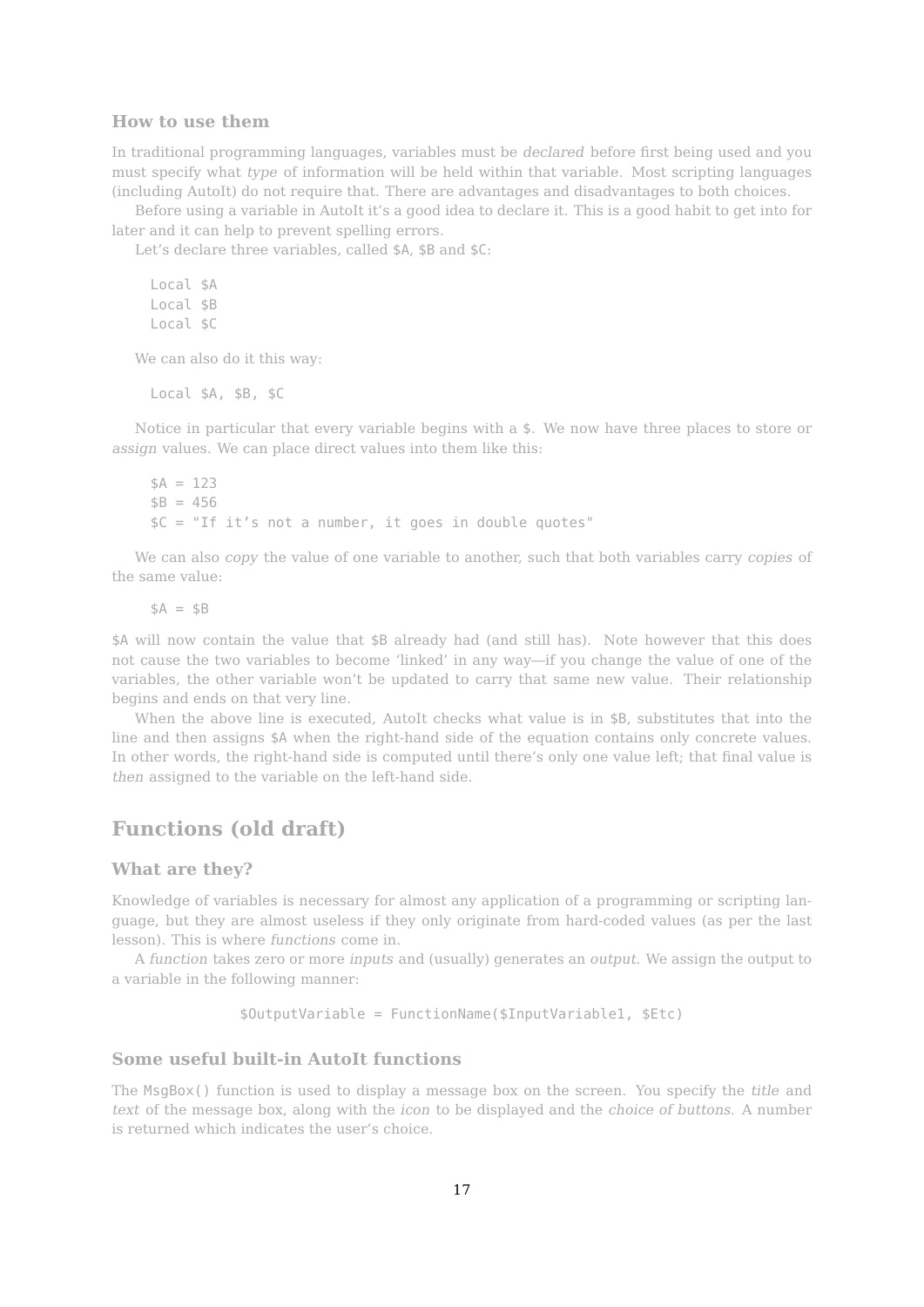The InputBox() function displays an input box allowing the user to enter information that cannot be conveyed via a set of buttons.

You are strongly encouraged to look at the help file included with AutoIt, which contains a complete function reference. You will definitely see functions whose usefulness will appeal to you remember them for the near future.

### **Example script**

We'll use the two functions described above to do something useful. Try this script out and notice how it works—what does the 64 + 0 mean? (*Hint: Refer to the AutoIt help file for the answer.*)

```
; Any line beginning with a semicolon is ignored by AutoIt
; Always use this to your advantage (comment your code)
; This will hold the user's response to a MsgBox()
Local $Button
; This will hold the user's name
Local $Name
; Message boxes have an icon and an OK button
Local $MsgBoxOptions = 64 + 0; Message boxes will have this title
Local $Title = "Script from Lesson 2"
$Button = MsgBox($MsgBoxOptions, $Title, "I will ask for your name.")
; The value of $Button does not matter
; because there was only one choice anyway
; Ask the user for their name
$Name = InputBox($Title, "What's your name?")
; Display what we were given
; The & means 'join the left and right together'
$Button = MsgBox($MsgBoxOptions, $Title, "Your name is " & $Name & "!")
```
#### **Exercise**

Using both the script above and the AutoIt help file as a guide, write a script that displays the following dialogues in the following order (you will need three calls to InputBox() and one call to MsgBox()):

| <b>Exercise 2</b><br>ß<br>$\vert x \vert$ | <b>S</b> Exercise 2            |
|-------------------------------------------|--------------------------------|
| Hello. Please enter your name.            | Hello. Please enter your name. |
|                                           |                                |
|                                           |                                |
|                                           | Alex                           |
|                                           |                                |
| Cancel<br>ОК                              | Cancel<br>Ωk<br>$\rightarrow$  |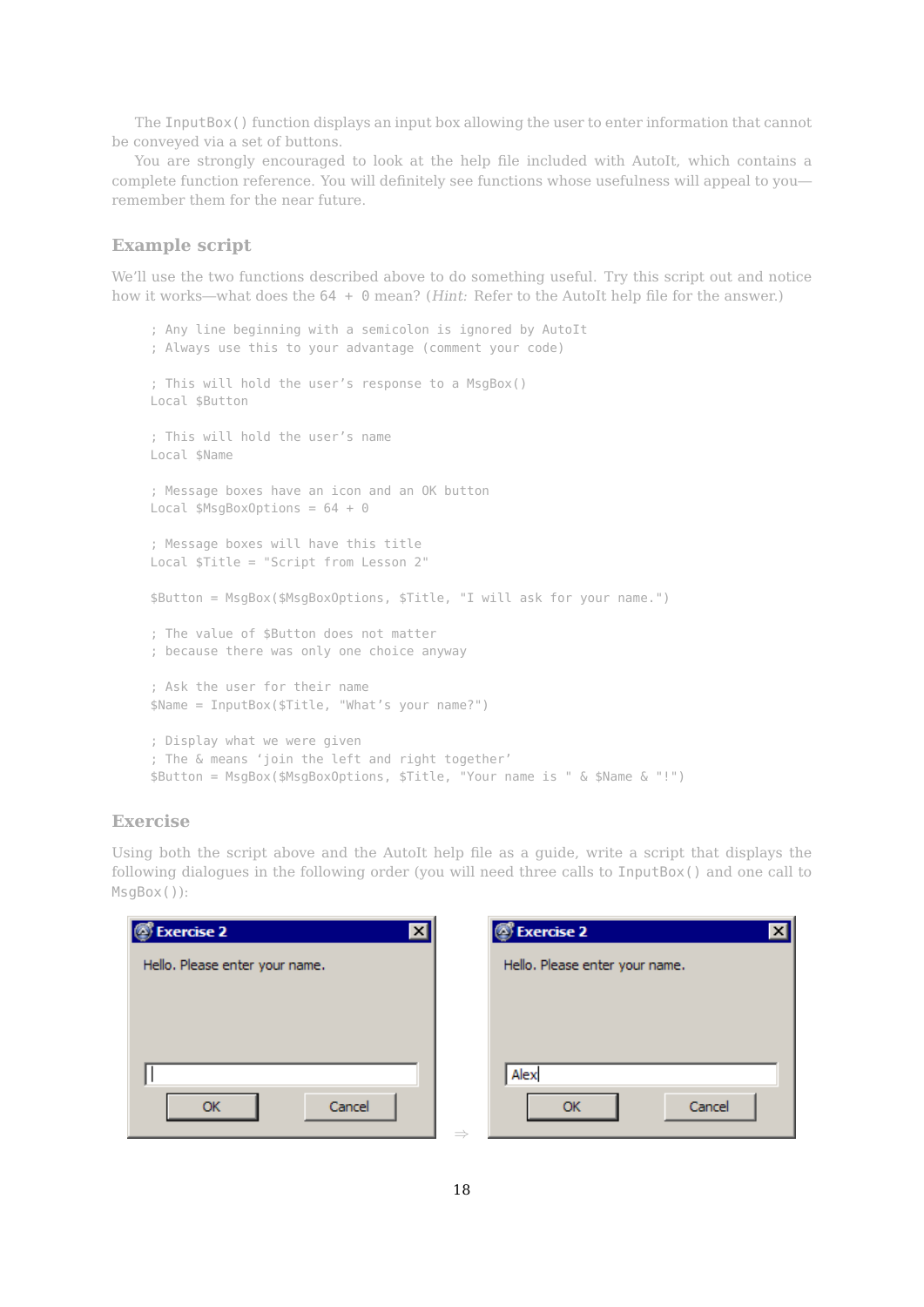| $\sqrt[3]{2}$ Exercise 2<br>$\mathbf{z}$                                                               | <b><i>S</i></b> Exercise 2<br>$\mathbf{x}$       |  |  |  |
|--------------------------------------------------------------------------------------------------------|--------------------------------------------------|--|--|--|
| Hello Alex. Please enter a number.                                                                     | Hello Alex. Please enter a number.               |  |  |  |
| Cancel<br>OK                                                                                           | $6\phantom{1}6$<br>Cancel<br>OK                  |  |  |  |
| S Exercise 2<br>$\mathbf{z}$                                                                           | <b>S</b> Exercise 2<br>$\mathbf{x}$ $\mathbf{r}$ |  |  |  |
| Now, please enter another number.                                                                      | Now, please enter another number.                |  |  |  |
| Cancel<br>OK                                                                                           | 7<br>Cancel<br><b>OK</b><br>$\Rightarrow$        |  |  |  |
| <b>Exercise 2</b><br>⊠<br>L<br>The sum of 6 and 7 is 13.<br>,,,,,,,,,,,,,,,,,,,,,,,,,,,,,,,,<br>ОК<br> |                                                  |  |  |  |

To get started you might want to adopt the following format, but you are of course free to write the script in any way that you wish:

```
; Variables to hold responses and calculations
Local $Name, $Num1, $Num2, $Sum
; Since we will use the title many times
; let's put it into a variable --
; then we can change it easily if we ever want to
Local $Title = "Exercise 2"
; Get the information from the user
; (Fill this part in)
; Perform any necessary calculations
; (Fill this part in)
; Display the result/s to the user
; (Fill this part in)
```